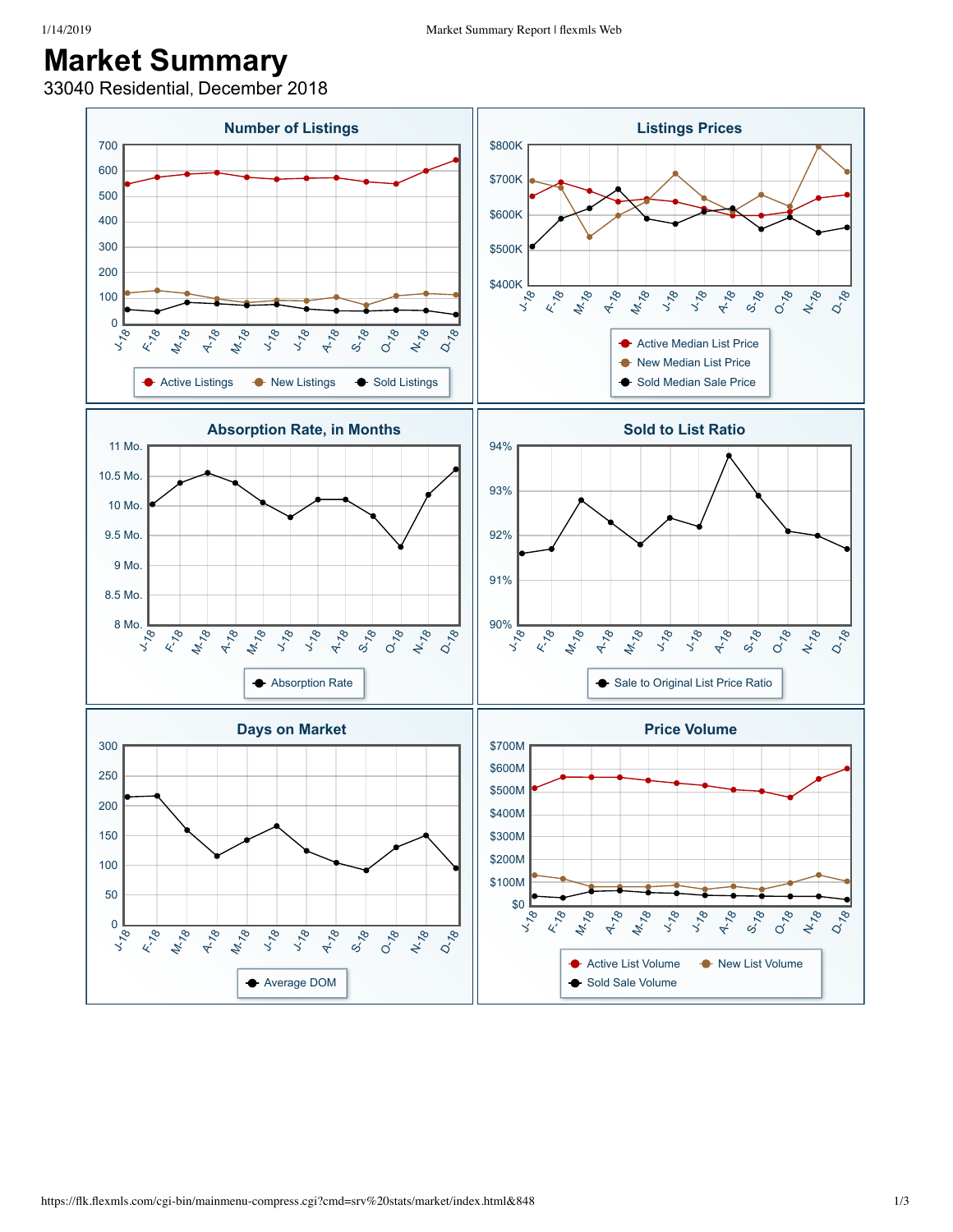| <b>Summary Statistics</b> |           |               |          |                 |                 |         |
|---------------------------|-----------|---------------|----------|-----------------|-----------------|---------|
|                           | Dec-18    | <b>Dec-17</b> | $%$ Chq  | <b>2018 YTD</b> | <b>2017 YTD</b> | $%$ Chg |
| Absorption Rate           | 10.62     | 10.33         | 2.81     | 10.12           | 11.03           | $-8.25$ |
| Average List Price        | \$936.756 | \$909.429     | 3.00     | \$916.557       | \$845.959       | 8.35    |
| Median List Price         | \$659,000 | \$649,000     | 1.54     | \$659,000       | \$599.925       | 9.85    |
| Average Sale Price        | \$686.436 | \$673.177     | 1.97     | \$749.820       | \$717.871       | 4.45    |
| Median Sale Price         | \$565,000 | \$540.000     | 4.63     | \$589.500       | \$552,000       | 6.79    |
| Average DOM               | 94        | 196           | $-52.04$ | 144             | 148             | $-2.70$ |
| Median DOM                | 86        | 102           | $-15.69$ | 67              | 82              | -18.29  |

| <b>Sold Listings</b> |                                          |                |          |                |                |          | <b>Pending Listings</b> |                |                         |          |      |                |          |
|----------------------|------------------------------------------|----------------|----------|----------------|----------------|----------|-------------------------|----------------|-------------------------|----------|------|----------------|----------|
|                      | <b>This Month</b><br><b>Year to Date</b> |                |          |                |                |          | <b>Year to Date</b>     |                |                         |          |      |                |          |
|                      | 2018                                     | 2017           | % Chg    | 2018           | 2017           | % Chg    |                         | 2018           | 2017                    | % Chg    | 2018 | 2017           | % Chg    |
| 0-99,999             | 2                                        | 5              | $-60.0$  | 40             | 33             | 21.2     | 0-99,999                | 0              | 5                       | $-100.0$ | 36   | 39             | $-7.7$   |
| 100,000-149,999      | 0                                        | 0              | 0.0      | $\overline{4}$ | 6              | $-33.3$  | 100,000-149,999         | 0              | 0                       | 0.0      | 2    | 5              | $-60.0$  |
| 150,000-199,999      | 0                                        | $\mathbf{1}$   | $-100.0$ | 16             | 4              | 300.0    | 150,000-199,999         | 0              | $\mathbf 0$             | 0.0      | 13   | $\overline{7}$ | 85.7     |
| 200,000-249,999      | 1                                        | 1              | 0.0      | 11             | 19             | $-42.1$  | 200,000-249,999         | $\overline{c}$ | $\mathbf 0$             | N/A      | 14   | 14             | 0.0      |
| 250,000-299,999      | 1                                        | $\mathbf{1}$   | 0.0      | 22             | 14             | 57.1     | 250,000-299,999         | 0              | $\mathbf{1}$            | $-100.0$ | 22   | 18             | 22.2     |
| 300,000-349,999      | 0                                        | $\overline{2}$ | $-100.0$ | 28             | 30             | $-6.7$   | 300,000-349,999         | 2              | $\overline{2}$          | 0.0      | 23   | 22             | 4.5      |
| 350,000-399,999      | 3                                        | $\overline{4}$ | $-25.0$  | 57             | 59             | $-3.4$   | 350,000-399,999         | 3              | 5                       | $-40.0$  | 55   | 65             | $-15.4$  |
| 400,000-449,999      | 5                                        | 6              | $-16.7$  | 39             | 45             | $-13.3$  | 400,000-449,999         | 3              | $\overline{\mathbf{4}}$ | $-25.0$  | 36   | 36             | 0.0      |
| 450,000-499,999      | 3                                        | 9              | $-66.7$  | 56             | 64             | $-12.5$  | 450,000-499,999         | 1              | 10                      | $-90.0$  | 49   | 70             | $-30.0$  |
| 500,000-549,999      | 1                                        | $\mathbf{1}$   | 0.0      | 42             | 48             | $-12.5$  | 500,000-549,999         | 2              | 6                       | $-66.7$  | 34   | 48             | $-29.2$  |
| 550,000-599,999      | 4                                        | 6              | $-33.3$  | 45             | 39             | 15.4     | 550,000-599,999         | 1              | 6                       | $-83.3$  | 47   | 50             | $-6.0$   |
| 600,000-649,999      | 4                                        | 3              | 33.3     | 38             | 43             | $-11.6$  | 600,000-649,999         | 1              | 4                       | $-75.0$  | 32   | 30             | 6.7      |
| 650,000-699,999      | 0                                        | $\overline{2}$ | $-100.0$ | 28             | 20             | 40.0     | 650,000-699,999         | 0              | $\overline{2}$          | $-100.0$ | 39   | 33             | 18.2     |
| 700,000-749,999      | $\overline{2}$                           | 3              | $-33.3$  | 23             | 28             | $-17.9$  | 700,000-749,999         | 1              | $\overline{2}$          | $-50.0$  | 10   | 26             | $-61.5$  |
| 750,000-799,999      | $\overline{2}$                           | 3              | $-33.3$  | 25             | 18             | 38.9     | 750,000-799,999         | 3              | $\mathbf{1}$            | 200.0    | 32   | 20             | 60.0     |
| 800,000-849,999      | 0                                        | $\mathbf 0$    | 0.0      | 19             | 22             | $-13.6$  | 800,000-849,999         | 2              | $\overline{2}$          | 0.0      | 14   | 18             | $-22.2$  |
| 850,000-899,999      | 3                                        | 5              | $-40.0$  | 31             | 20             | 55.0     | 850,000-899,999         | 1              | $\overline{\mathbf{4}}$ | $-75.0$  | 30   | 26             | 15.4     |
| 900,000-949,999      | 0                                        | $\mathbf{1}$   | $-100.0$ | 19             | 14             | 35.7     | 900,000-949,999         | 1              | 0                       | N/A      | 16   | 6              | 166.7    |
| 950,000-999,999      | 0                                        | $\mathbf 0$    | 0.0      | 14             | 14             | 0.0      | 950,000-999,999         | 0              | 3                       | $-100.0$ | 21   | 16             | 31.3     |
| 1,000,000-1,099,999  | 0                                        | $\mathbf 0$    | 0.0      | 13             | 10             | 30.0     | 1,000,000-1,099,999     | 0              | $\mathbf 0$             | 0.0      | 7    | 12             | $-41.7$  |
| 1,100,000-1,199,999  | 0                                        | 0              | 0.0      | 22             | 15             | 46.7     | 1,100,000-1,199,999     | 2              | $\mathbf{1}$            | 100.0    | 20   | 12             | 66.7     |
| 1,200,000-1,299,999  | $\mathbf 0$                              | $\overline{2}$ | $-100.0$ | 15             | 25             | $-40.0$  | 1,200,000-1,299,999     | 1              | $\overline{c}$          | $-50.0$  | 20   | 23             | $-13.0$  |
| 1,300,000-1,399,999  | 1                                        | $\mathbf{1}$   | 0.0      | 14             | 8              | 75.0     | 1,300,000-1,399,999     | 1              | $\overline{c}$          | $-50.0$  | 13   | 16             | $-18.7$  |
| 1,400,000-1,499,999  | $\mathbf 0$                              | $\mathbf{1}$   | $-100.0$ | 10             | $\overline{7}$ | 42.9     | 1,400,000-1,499,999     | 0              | $\mathbf{1}$            | $-100.0$ | 11   | 8              | 37.5     |
| 1,500,000-1,599,999  | 1                                        | $\mathbf 0$    | N/A      | 16             | 8              | 100.0    | 1,500,000-1,599,999     | 1              | $\mathbf{1}$            | 0.0      | 13   | 8              | 62.5     |
| 1,600,000-1,699,999  | 0                                        | $\mathbf 0$    | 0.0      | 5              | 12             | $-58.3$  | 1,600,000-1,699,999     | 0              | $\mathbf 0$             | 0.0      | 12   | 12             | 0.0      |
| 1,700,000-1,799,999  | $\mathbf 0$                              | $\mathbf{0}$   | 0.0      | 11             | 6              | 83.3     | 1,700,000-1,799,999     | 0              | 0                       | 0.0      | 13   | 6              | 116.7    |
| 1,800,000-1,899,999  | 0                                        | $\Omega$       | 0.0      | 8              | $\overline{c}$ | 300.0    | 1,800,000-1,899,999     | 0              | 1                       | $-100.0$ | 3    | 10             | $-70.0$  |
| 1,900,000-1,999,999  | $\mathbf 0$                              | $\mathbf 0$    | 0.0      | 5              | 1              | 400.0    | 1,900,000-1,999,999     | 1              | 1                       | 0.0      | 6    | 5              | 20.0     |
| 2,000,000-2,249,999  | 1                                        | $\mathbf 0$    | N/A      | 13             | $\overline{7}$ | 85.7     | 2,000,000-2,249,999     | 0              | $\mathbf 0$             | 0.0      | 10   | 2              | 400.0    |
| 2,250,000-2,499,999  | 0                                        | 0              | 0.0      | 4              | $\overline{2}$ | 100.0    | 2,250,000-2,499,999     | 1              | 0                       | N/A      | 10   | 6              | 66.7     |
| 2,500,000-2,749,999  | 0                                        | $\mathbf 0$    | 0.0      | 2              | 3              | $-33.3$  | 2,500,000-2,749,999     | 1              | $\Omega$                | N/A      | 3    | $\overline{2}$ | 50.0     |
| 2,750,000-2,999,999  | 0                                        | $\Omega$       | 0.0      | 1              | $\overline{2}$ | $-50.0$  | 2,750,000-2,999,999     | 0              | 0                       | 0.0      | 1    | 4              | $-75.0$  |
| 3,000,000-3,249,999  | 1                                        | 0              | N/A      | 3              | 1              | 200.0    | 3,000,000-3,249,999     | 0              | $\mathbf 0$             | 0.0      | 0    | 1              | $-100.0$ |
| 3,250,000-3,499,999  | $\mathbf 0$                              | $\mathbf{1}$   | $-100.0$ | $\overline{2}$ | $\overline{2}$ | 0.0      | 3,250,000-3,499,999     | 1              | $\mathbf{1}$            | 0.0      | 3    | 1              | 200.0    |
| 3,500,000-3,749,999  | 0                                        | 0              | 0.0      | 0              | 1              | $-100.0$ | 3,500,000-3,749,999     | 0              | 0                       | 0.0      | 1    | 0              | N/A      |
| 3,750,000-3,999,999  | 0                                        | $\Omega$       | 0.0      | 0              | 1              | $-100.0$ | 3,750,000-3,999,999     | 0              | $\mathbf 0$             | 0.0      | 1    | 1              | 0.0      |
| 4,000,000-4,249,999  | 0                                        | $\mathbf{0}$   | 0.0      | 0              | 0              | 0.0      | 4,000,000-4,249,999     | 0              | $\Omega$                | 0.0      | 0    | 0              | 0.0      |
| 4,250,000-4,499,999  | $\mathbf 0$                              | $\mathbf{1}$   | $-100.0$ | 0              | 1              | $-100.0$ | 4,250,000-4,499,999     | 0              | $\mathbf 0$             | 0.0      | 0    | $\mathbf{1}$   | $-100.0$ |
| 4,500,000-4,749,999  | 0                                        | $\mathbf 0$    | 0.0      | 0              | $\mathbf{1}$   | $-100.0$ | 4,500,000-4,749,999     | 0              | $\mathbf 0$             | 0.0      | 0    | 0              | 0.0      |
| 4,750,000-4,999,999  | 0                                        | 0              | 0.0      | 0              | 0              | 0.0      | 4,750,000-4,999,999     | 0              | 0                       | 0.0      | 0    | 1              | $-100.0$ |
| 5,000,000+           | 0                                        | 0              | 0.0      | 3              | $\overline{c}$ | 50.0     | 5,000,000+              | 0              | $\mathbf 0$             | 0.0      | 3    | 1              | 200.0    |
| Totals               | 35                                       | 59             | $-40.7$  | 704            | 657            | 7.2      | <b>Totals</b>           | 32             | 67                      | $-52.2$  | 675  | 681            | $-0.9$   |
|                      |                                          |                |          |                |                |          |                         |                |                         |          |      |                |          |